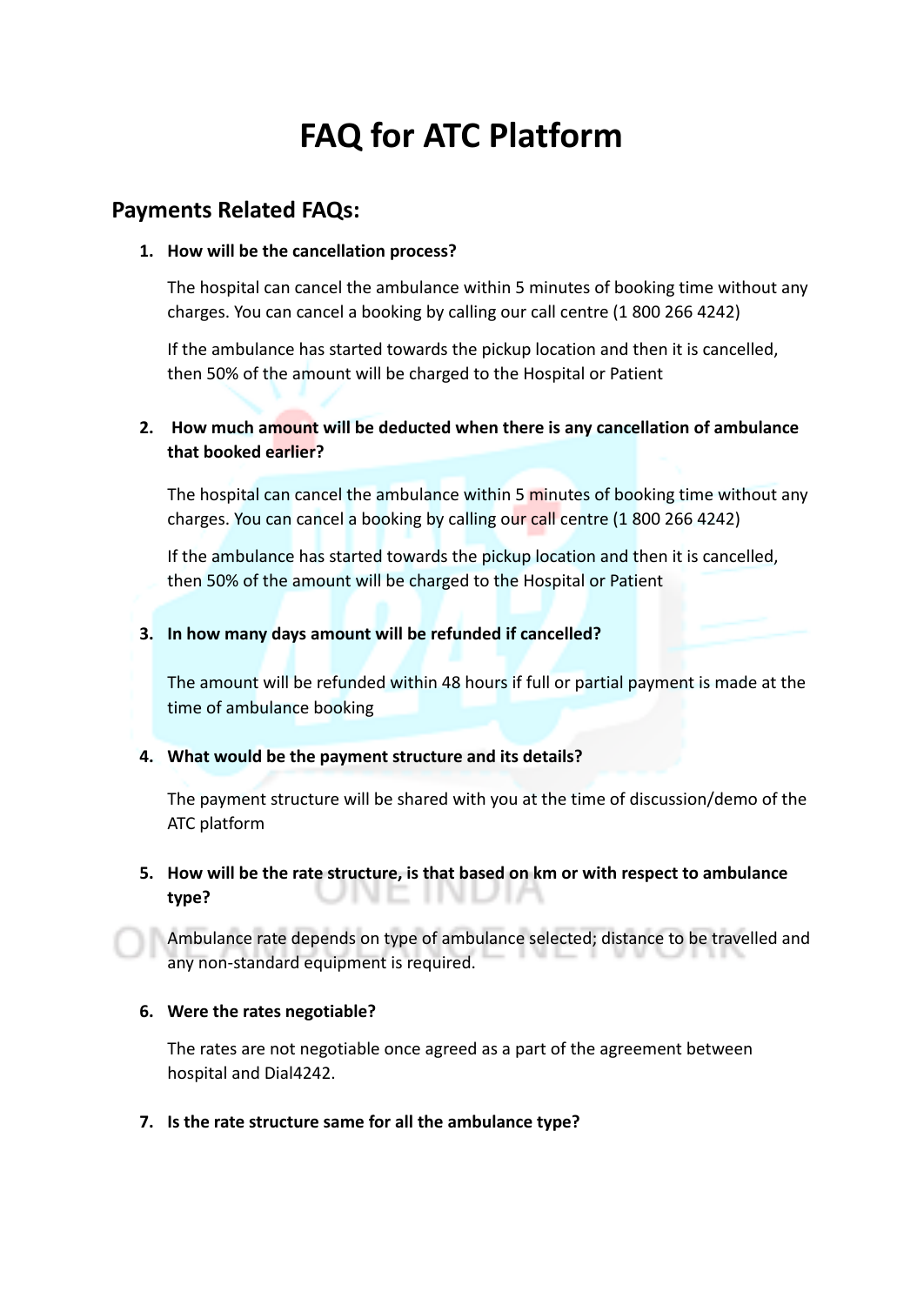No, the rate structure depends on the type of ambulance, distance to be travelled and any non-standard equipment required for the journey

#### **8. How much it charges, only for the platform that you provide?**

Please discuss this with our sales representative who is in touch with you and he will be able to provide you with the monthly charges if only technology platform is selected by the hospital

## **9. How the TAT will be calculated?**

TAT is calculated as the time taken by the ambulance once the confirmation is given by the user to the time ambulance reaches the pickup location.

## **10. Who will be going to pay the amount if trip booked through hospital?**

It can be either user or hospital based on their terms and conditions agreed between Hospital and Dial4242

## **11. How much you charge for a trip individually?**

It's based on the distance, ambulance type and special equipment that Hospital chooses while booking an ambulance.

## **12. Does your app accept online payment mode?**

Yes, it accepts all the online payment modes you can select and pay in any mode.

## **13. The rate for these services is dependent on the distance between the Ambulance 1st contact locations to final destination.**

**E.g., Ambulance is standing at 10 Kms away from my Home at Location A & After booking it reaches my home at Location B (travelling 10 Kms). And then it reaches the destination which is another 5 Kms away from my home (Location C). So, will I be charged based on 10+ 5 Kms (A+B+C) or only 5 Kms (B+C)?**

Ambulance charges are only from pickup to destination where the ambulance is sourced

# **Equipment and Tech-platform Related FAQs:**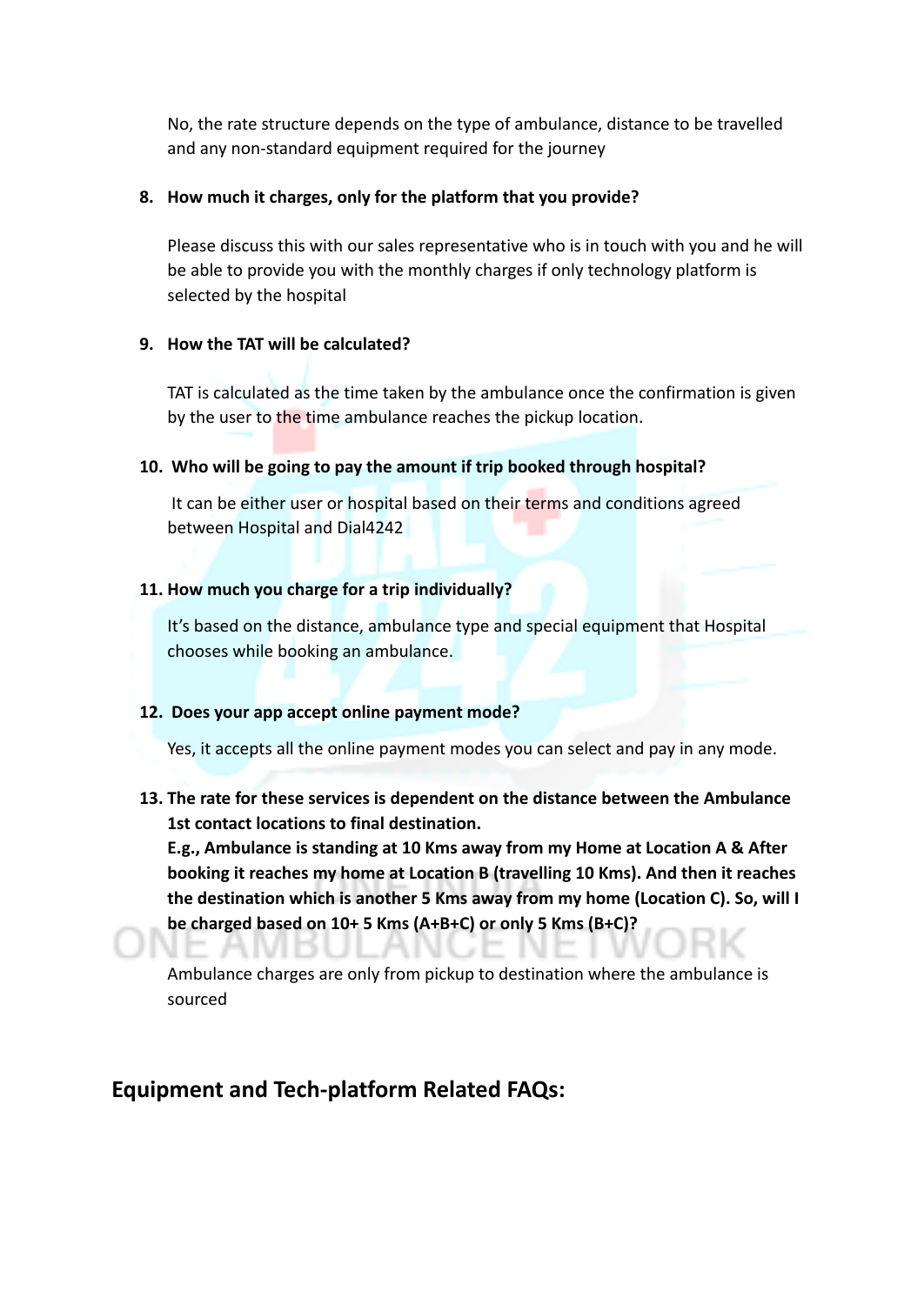## **14. Hospital needs to register user details one by one or any other bulk upload type option?**

If the hospital has the list of users, you can share the same with Dial4242 in the excel format provided by Dial4242 and the same can be uploaded in bulk upload into the system

## 15. **Is it Mandatory to Fill City & State if hospital is only providing service in one city/State?**

State and city fields are mandatory at this time. We are trying to pre-fill the state and city fields based on your hospital location so that you will not have to do anything in such cases.

#### **16. Will ventilators be provided in Basic ambulances? How about other ambulances?**

No, basic ambulance will not be provided with ventilators. User need to choose their ambulance type, equipment and device based on their requirement while booking an ambulance.

#### **17. How many supporters (nurses/doctors) will be offered along with ambulance?**

Every type of ambulance comes with default one non-medical helper. ALS / ACLS ambulance comes with default paramedic In case anything else is required, then you need to specify the same at the time of booking of the ambulance

#### **18. Can we set our own destination location in the app?**

Yes, that can be set by user if they are booking an ambulance thru the user app. Hospital person can also set the destination location while booking thru the ATC platform

#### **19. Is that possible to track even our hospital vehicles on this dashboard?**

Yes, first you need to link up your vehicles to your hospital and then you can track them.

#### **20. Where the paramedic data about patient is added in the app?**

At the time of booking, if any special information is to be conveyed to the ambulance, there is a place provided in the booking page (triage Information) where Hospital admin can add required data of patient condition and that will be shared to driver and paramedic.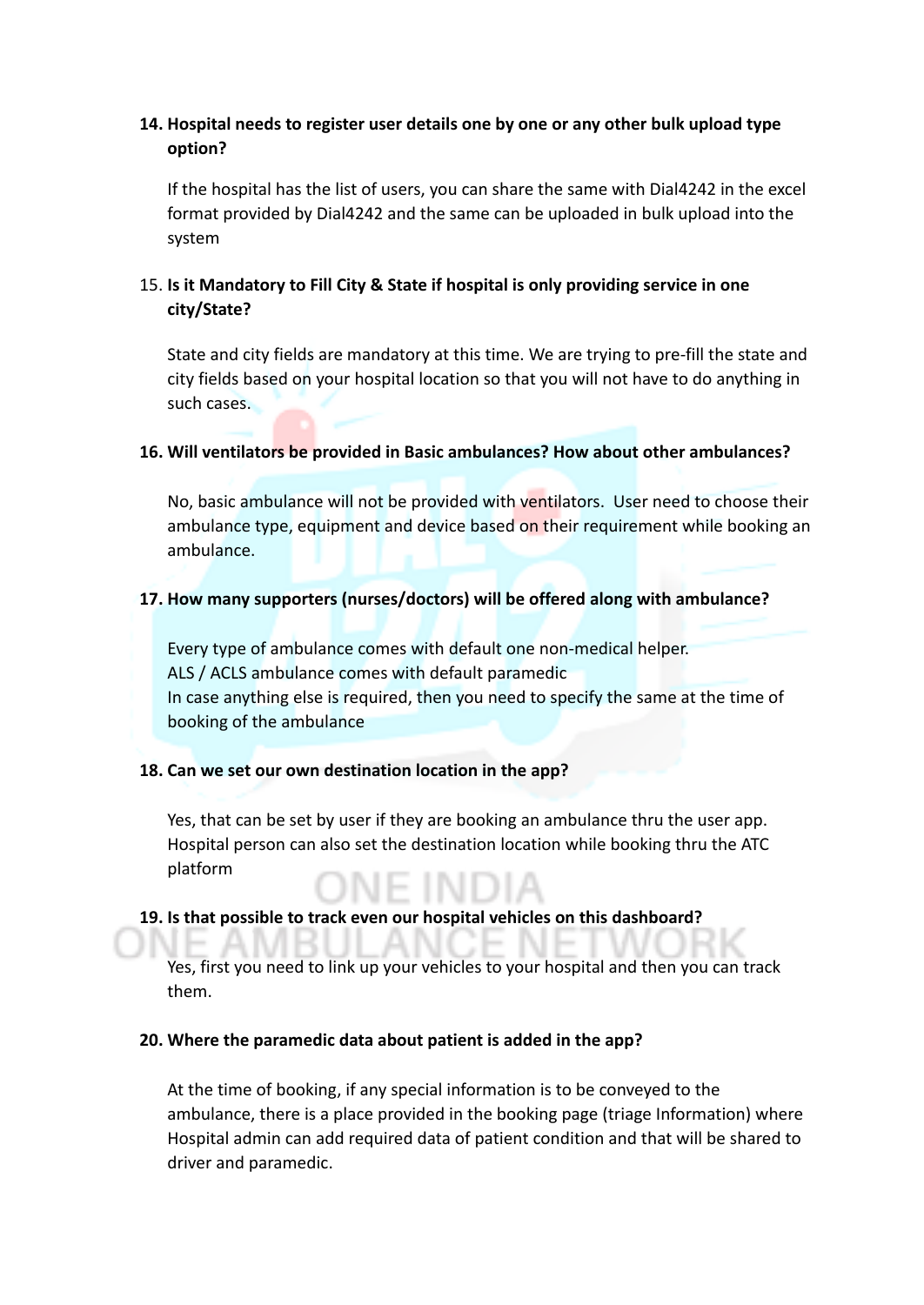#### **21. How to link our drivers to your ATC platform?**

This is possible to be done only in case of hospital having their own ambulances. Hospital needs to share the ambulance and driver details with Dial4242 and then Dial4242 will verify the details and link the drivers to the Hospital

## **Miscellaneous FAQs:**

## **22. What all types of ambulances do you provide?**

We provide basic life support, advanced cardiac life support, Paediatric, Hearse van, train ambulance & Air ambulance.

- **23. Can you arrange the bed in the nearest hospital?** Yes, we will try to support as much as possible for our members Q.
- **24. Is there any possibility that the user registration details done at your side (i.e. by dial4242 call centre)?**

User registration is a simple process and can be done by the hospital at the time of booking of the ambulance using the ATC platform

## **25. What about the ambulance availability based on our hospital locations? can you share few ambulances owner details nearer to our hospital.**

No, as a policy, we do not share our driver or ambulance details with the hospital. Ambulance will be made available to the hospital once the booking is done as per the agreed parameters in the service agreement

## **26. After booking an ambulance in what time we can request for the change of ambulance type?**

If you need to change the ambulance type, then you have to call our call center and cancel the previous booking and then using the ATC platform, do the new booking with the correct ambulance type

## **27. Can I change my location/destination once the ambulance is booked?**

Yes, you can but the charges will differ from the current charges.

#### **28. Is your app same as ola and uber?**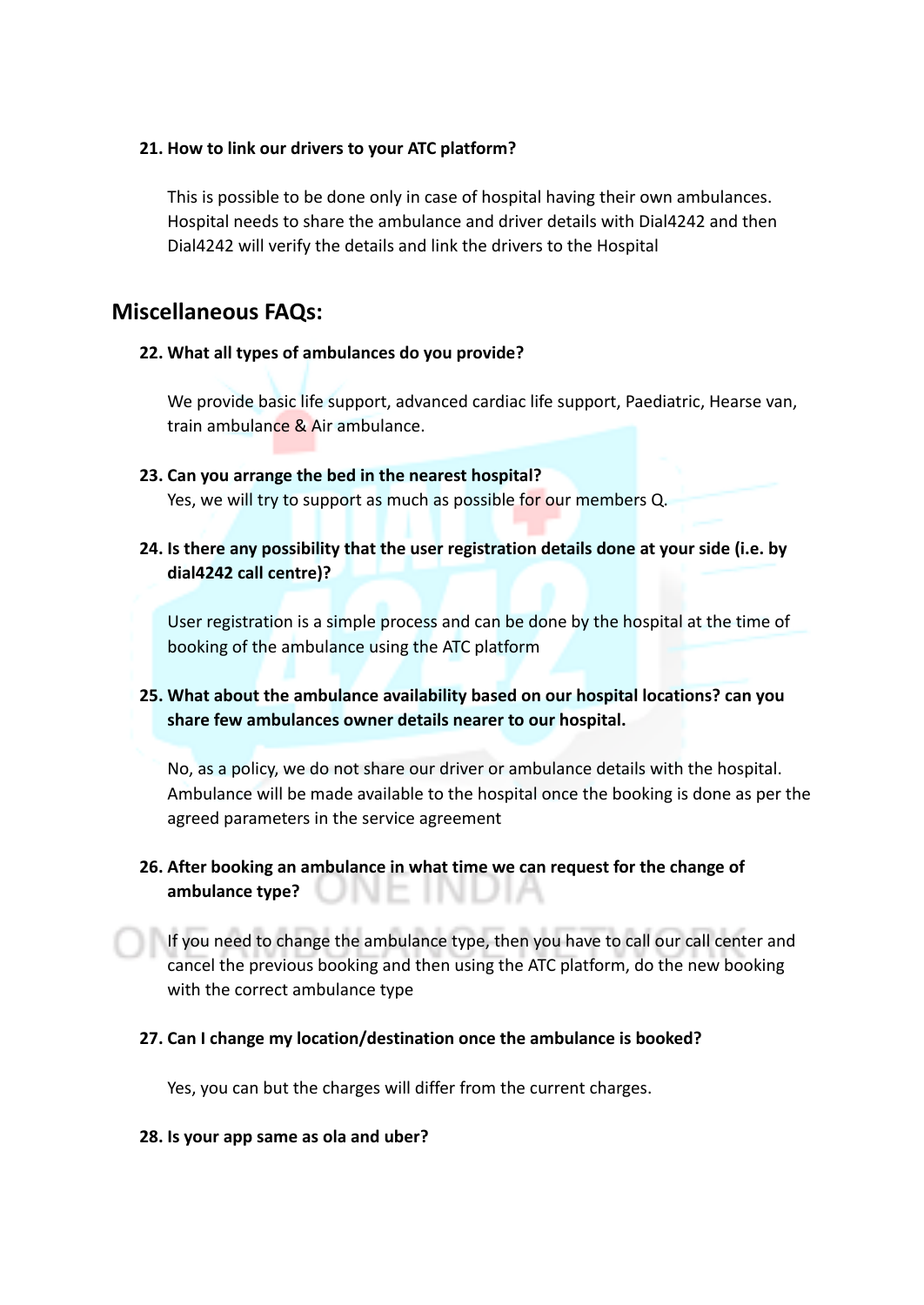Dial4242 User mobile app is similar to Uber / Ola Mobile apps, from the standpoint of booking and tracking of the vehicles. But our process is different than Uber / Ola process for booking.

Since Ambulance booking is done in case of a medical emergency, we have an intermediate step for confirmation (our call center will call you to confirm the vehicle type, any special requirements etc) before allocation of the vehicle for the case

#### **29. How much time do you take to deliver the ambulance?**

Our average Turnaround Time (TAT) for

- Basic ambulance is 15-20 minutes
- ICU ambulance is 25-30 minutes

#### **30. Whom should we reach in case of any query?**

Please write to support@dial4242.com to get your queries resolved. Dial4242 support staff will answer your queries within 24 hours.

If you are a corporate customer, then you can reach out to your dedicated account manager to get any queries resolved. The details of your account manager are shared with your company SPOC.

#### **31. How you promote your dial4242?**

At this time, we do not have need to promote Dial4242 as we have presence is 500+ cities in India. We have a large corporate client base (almost 30 Lacs plus members) who are our champions and they use our services as required by them.

## **32. Is that possible to merge our call centre with your dial4242 call centre?**

At this time, it is not possible to merge Hospital call centre with Dial4242 call centre. In case you already have an established call centre, you can choose to use your call centre for doing the booking and patient handling etc and we will train your team in managing the ATC platform.

## **33. what all the cities or places that your dial4242 network covers with respective to the hospital location.**

The list of cities where Dial4242 is present is available at [www.dial4242.com/cities](http://www.dial4242.com/cities)

#### **34. What and how they work about variant offerings that dial4242 provides?**

ATC platform has 3 offerings

1) You can take full ATC platform, which will give you access to our network, call centre and technology